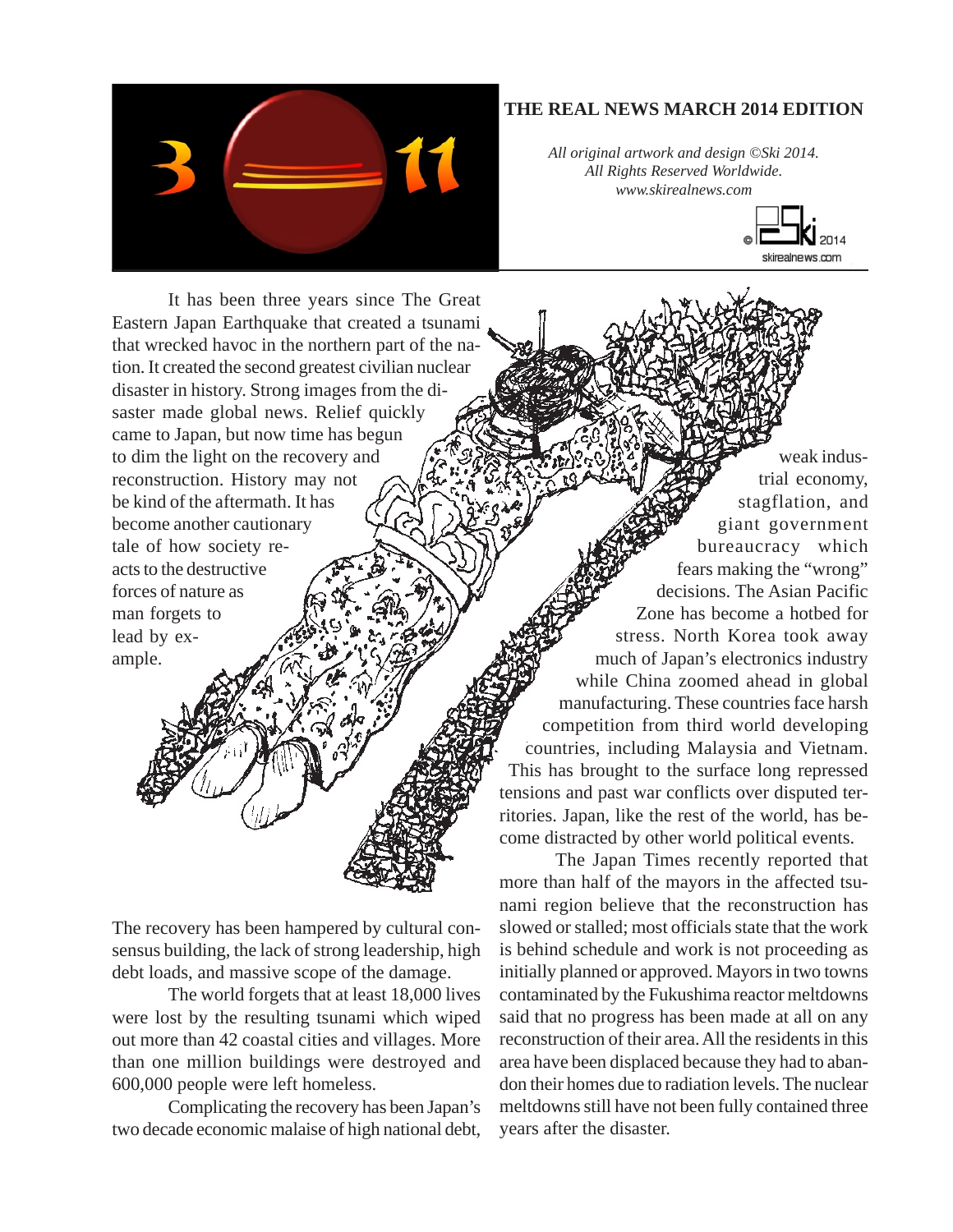

Many of the same officials believe that the memory of the disaster has faded among many people, including their own countrymen. They cite the fact that public attention is beginning to focus on the 2020 Tokyo Olympics.

An NHK survey found that 80 percent of earthquake survivors were unhappy about the slow pace of recovery in their communities. Forty-four percent stated that there has been no progress in their recovery projects. Almost 92 percent were dissatisfied with the lack of housing or new housing lots.

Part of the snail pace of recovery has to do with the approval process. Local communities, usually led by a mayor or city council, polls their remaining citizens on what they would like to do to rebuild their community. However, there is rarely any unanimous agreement on where to rebuild their houses, towns and businesses because there is the chance of a tsunami disaster if they rebuild on the old coastal locations.

Municipal plans then must go up the government chain for review and approval at the prefecture level. At this point, finances and recovery aid becomes a real problem. Many plans are rejected on cost alone. This puts the municipality leaders back to square one with a more angry

constituency. Often times, this adds another year of delay as the original plan continues to be reworked. As time passes, more and more survivors leave their home towns to find work inland or down in the major metro areas.

One would think that there would be plenty of reconstruction work for all the affected villagers. But most of the coastal people were fisherman; their trade was the sea. Their ports and fishing areas were disrupted by the disaster, and there is a lingering radiation fear that affects their ability to market their catch.

Local businessmen found themselves heavily leveraged prior to the disaster, that they had no means to get new bank loans to rebuild their shops. Many factory owners had to walk away from their multi-generational factories.

The rest of the population were the elderly on fixed income state pensions. Japan has a very socialistic cradle to grave program. As the Japanese population continues to age rapidly, there are less young people to support the government entitlements or federal deficits to support those programs. Young professionals have been leaving the country to find high paying jobs in Hong Kong, China and elsewhere.

The evacuation centers became the cramped, non-functional nursing homes for most of the displaced elderly. They had no means to move to a new city. Many wanted to live and die in their family homes; to continue to grieve for their losses.

The world remembers the massive waves that roared through coastal streets, ripping a part building, and tossing large fishing boats like bathtub toys. The massive rubble piles were the eerie landscape that continued to persist after each anniversary year. It has been reported that the clean-up of the disaster debris is only 60 percent completed after three long years.

Town leaders have tried to urban plan their communities but have found their suggestions blocked by various levels of bureaucratic red tape. A few entrepreneurs have had enough and on their own have re-opened their community markets (on a small scale) just to keep their personal dreams of rebuilding alive. Once vibrant seaside town markets are now ghost towns or empty mudflats.

As the debris continues to wash ashore in the Western United States coastline, Americans do not realize that the Japanese recovery has stalled to a level of utter defeat. Many communities have vanished like Western mining towns from the 1800s. Relief donations have been down to a trickle like the last scraps from those closed mining operations.

Three years after the disaster has conclusively shown that change is a difficult process in Japan. The people's codependency on government to take care of their problems has been the greatest obstacle to their own recovery. The real disaster may be the human toll as a result of the constant recovery delays.